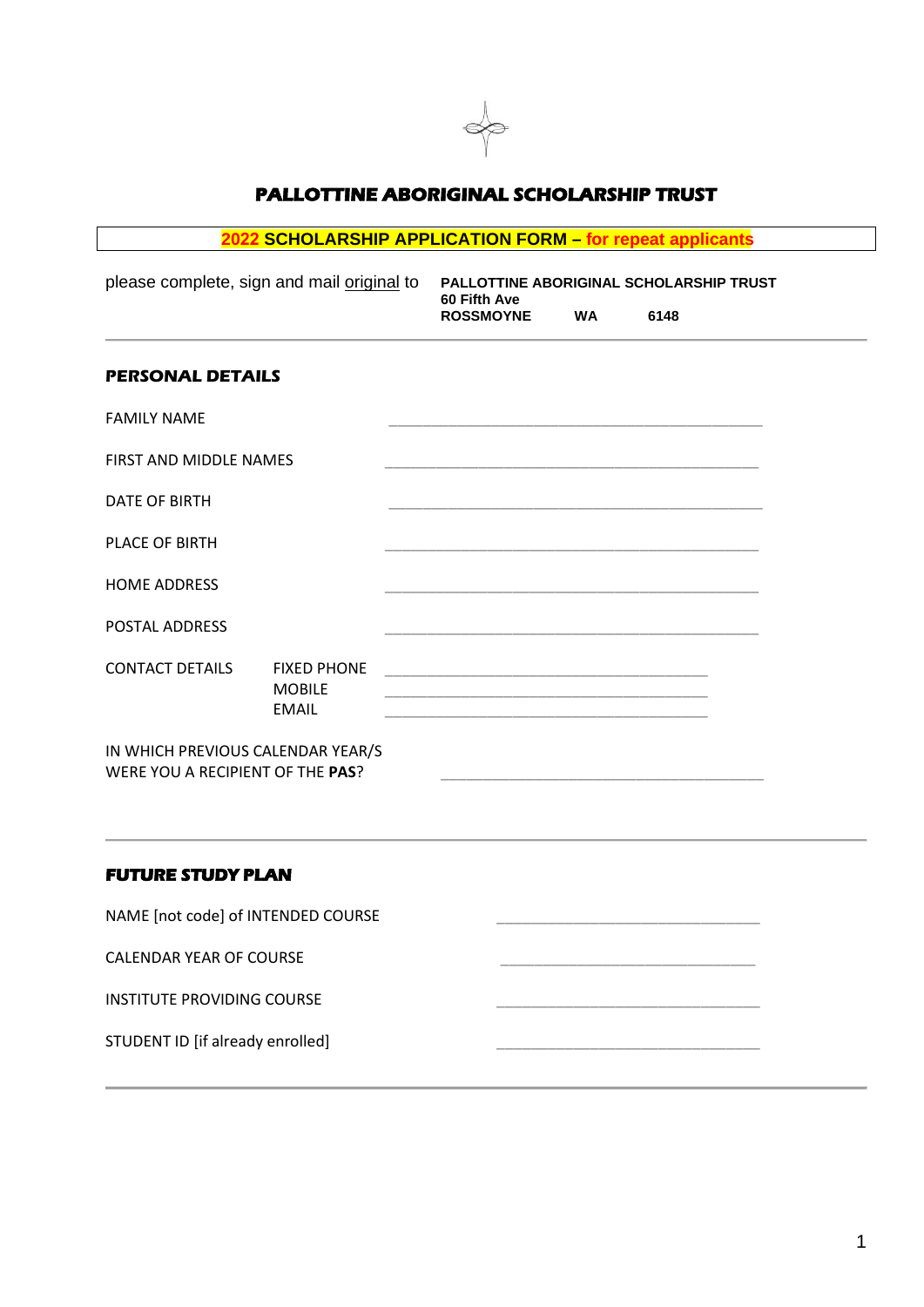## **ABORIGINAL COMMUNITY COMMITMENT**

LIST ABORIGINAL ORGANISATION/S WITH WHICH YOU ARE/HAVE BEEN INVOLVED IN A SUPPORT/SERVICE ROLE IN THE PAST YEAR:

| <b>ORGANISATION</b> | <b>CONTACT PERSON</b> | <b>MOBILE PHONE</b> | <b>WORK PHONE</b> |
|---------------------|-----------------------|---------------------|-------------------|
|                     |                       |                     |                   |
|                     |                       |                     |                   |
|                     |                       |                     |                   |
|                     |                       |                     |                   |

#### **REFEREES**

PLEASE NOMINATE AT LEAST 2 PEOPLE TO ACT AS REFEREES [OTHER THAN A MEMBER OF THE SCHOLARSHIP COMMITTEE OR A FAMILY MEMBER]

| <b>FIRST REFEREE</b>  | <b>NAME</b>            |                                                                                                                      |
|-----------------------|------------------------|----------------------------------------------------------------------------------------------------------------------|
|                       | <b>CONTACTS-MOBILE</b> |                                                                                                                      |
|                       | <b>HOME</b>            | <u> 1989 - Johann Stein, marwolaethau a bhann an t-Amhain an t-Amhain an t-Amhain an t-Amhain an t-Amhain an t-A</u> |
|                       | <b>WORK</b>            | <u> 1989 - Jan James James James James James James James James James James James James James James James James J</u> |
| <b>SECOND REFEREE</b> | <b>NAME</b>            | the contract of the contract of the contract of the contract of the contract of the contract of the contract of      |
|                       | <b>CONTACTS-MOBILE</b> | <u> 1990 - Johann Stein, mars et al. (</u>                                                                           |
|                       | <b>HOME</b>            |                                                                                                                      |
|                       | <b>WORK</b>            |                                                                                                                      |

## **FINANCIAL NEED**

- please describe briefly why you consider that you still need fees support:
- please detail any other financial support you know you will receive during your course:
- please detail any other scholarship for which you have applied:
- do you commit to advising the Trust should your financial circumstances change during 2017? Y/N

## **PERSONAL STATEMENT**

on a separate page please detail [300-400 words]

- areas of career interest and future goals you see yourself aiming for?
- your likely ongoing second degree?
- how you see you final degree benefiting yourself and the Aboriginal community?